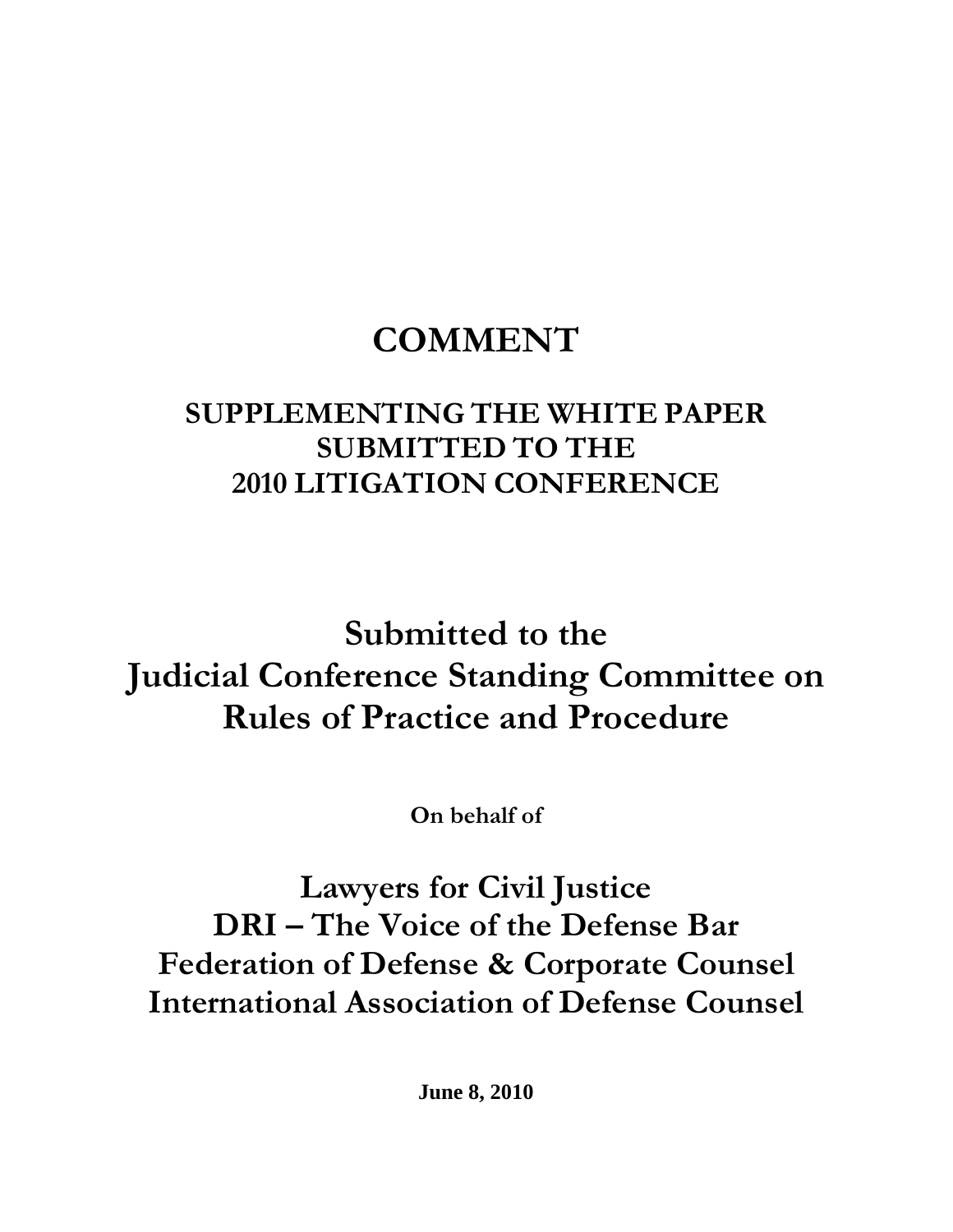#### **LCJ, DRI, FDCC, AND IADC COMMENT TO STANDING COMMITTEE SUPPLEMENTING THE WHITE PAPER SUBMITTED TO THE 2010 LITIGATION CONFERENCE**

#### **I. Introduction**

 $\overline{\phantom{a}}$ 

This Comment is respectfully submitted to briefly summarize for the Standing Committee the proposals for amendment of the Rules of Civil Procedure in the attached White Paper<sup>1</sup> and the policy rationale for those proposals. We congratulate the Standing Committee and the Civil Rules Advisory Committee on the very successful 2010 Litigation Conference - the first step in a renewed effort to right the balance of the Federal Rules in order to optimize socially responsible, productive behavior and to improve the accuracy and efficiency of litigation in the Federal Courts. Our members appreciate the opportunity to have participated in the Litigation Conference and to submit this Comment. The Committee's further exploration of these very important issues will continue to have our strong support and involvement.

#### **II. The Substantive-Procedural Intersection: Refocusing the Debate**

Rule 1 expressly recognizes that the primary goal of the federal procedural system is the fair, efficient and accurate adjudication of claims. This commitment underscores the drafters' recognition of the essential intersection between the procedures that are adopted in the Federal Rules and the vindication and protection of the underlying substantive law being enforced. Procedural rules do not exist in a vacuum. If structured improperly, they will inevitably have a distorting impact on the implementation of substantive social and economic policies well beyond the four walls of the courtroom. Yet the indisputable fact that procedural law is inherently concerned with advancement of the goals of the substantive law being enforced has all too often been neglected in recent controversies about the structure of the Federal Rules. At times, it seems as if the primary objectives of the Rules are internal consistency for its own sake or compatibility with a certain set of internally generated and insufficiently explored procedural norms.

Modern practice, moreover, has undermined the promise of accurate, efficient, and inexpensive litigation, casting doubt on the ability of the procedural system to further the substantive goals of the law. Maintaining rules or interpretations of the rules that were developed under assumptions that are no longer correct can lead to perverse results, such as inhibiting productive behavior rather than encouraging it. When that happens, either the rule or its interpretation should change.

<sup>&</sup>lt;sup>1</sup> Lawyers for Civil Justice, DRI, Federation of Defense & Corporate Counsel, International Association of Defense Counsel, White Paper, *Reshaping the Rules of Civil Procedure for the 21st Century: The Need for Clear, Concise and Meaningful Amendments to Key Rules of Civil Procedure* (May 2, 2010) at 7-8, 18-20, available at

http://civilconference.uscourts.gov/LotusQuickr/dcc/Main.nsf/\$defaultview/888E977DFE7B173A852577 1B007B6EB5/\$File/Reshaping%20the%20Rules%20for%20the%2021st%20Century.pdf?OpenElement [hereinafter "White Paper"].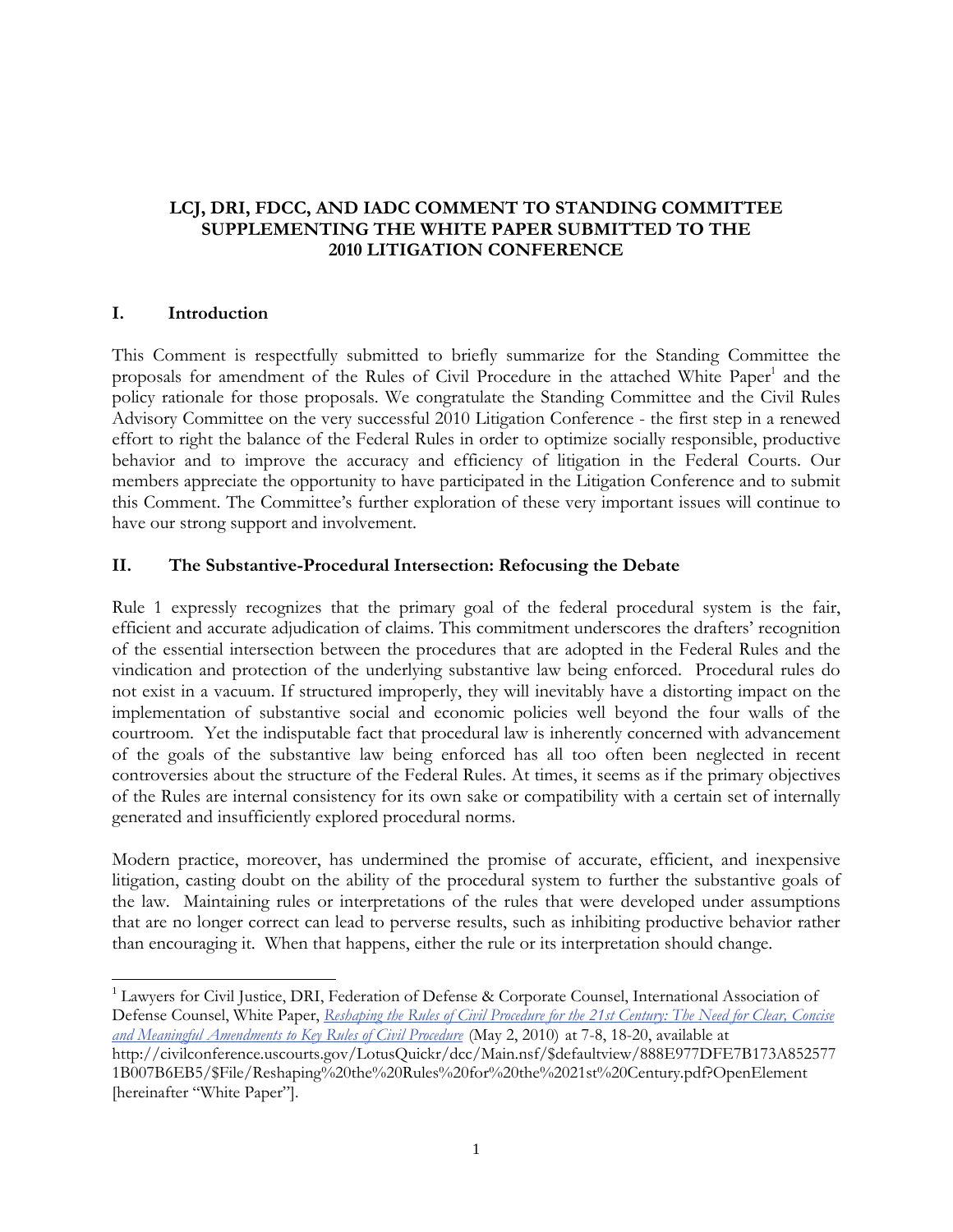In contributing to the renewed debate over the scope and structure of the Federal Rules, we hope to refocus the inquiry on the issue with which any system of procedural rules must be primarily concerned: the extent to which that system either effectively implements and enforces, or distorts and undermines, the underlying substantive law.

#### **A. The Purpose and Function of the Judicial System**

The law's concern with advancing substantive goals is frequently neglected in debates over rule amendments that more often focus on a particular area or problem. It is as if the primary objectives are internal consistency or compatibility with a certain set of discrete or indigenous norms. For example, much of the ferment over the recent U.S. Supreme Court decisions in *Iqbal<sup>2</sup>* and *Twombly*<sup>3</sup> is driven entirely by certain perceptions of the internal norms of the Federal Rules of Civil Procedure and the rule making process. The criticisms of these cases largely are that the cases:

"have changed the meaning of FRCP 8 outside of the Rules Enabling Act process; undercut the trans-substantive aspirations of the procedural system; breached the procedure-evidence divide inappropriately; will result in idiosyncratic trial court judgments based on bias and caprice; and have imposed an unworkable if not incomprehensible standard of plausibility on pleadings."4

What is remarkably absent from this list of objections is whether the Court's cases are sensible, given the substantive objectives of the law. Similarly, much concern has been expressed that raising the pleading bar may disadvantage some plaintiffs, but only rarely has the debate considered the beneficial or perverse effect on primary behavior.<sup>5</sup> Obviously, legal regulation of litigation behavior is important, but the analysis must not ignore the fact that litigation behavior must serve the substantive objectives of the law. The issue for the law and rule maker is how to optimize the substantive objectives of society – in other words, how to optimize socially responsible productive behavior.

The implications of these points are painfully clear in the debate that has followed the *Iqbal* and *Twombly* decisions. The debate has largely proceeded as if the only issue is whether someone who wishes to air a complaint has access to a courtroom to do so. It neglects that litigation also imposes costs on defendants -- often astonishing costs. Every time an undeserving plaintiff imposes such costs a wrong is done through depriving a deserving defendant of its assets by having to defend against unjustified allegations. Yet the current debate neglects the fact that defendants routinely are wrongly forced to defend and, too frequently, even to settle non-meritorious cases. To drive proper behavior, both issues need to be considered.

While we need to address the risk of an error against a plaintiff, we must likewise address the harm done to innocent individuals, such as shareholders and other stakeholders, when defendants are

 $\overline{\phantom{a}}$ <sup>2</sup> *Ashcroft v. Iqbal*, 556 U.S. ---, 129 S. Ct. 1937 (2009). 3 *Bell Atlantic Corp. v. Twombly*, 550 U.S. 544 (2007).

<sup>4</sup> *See*, *e.g.*, Ronald J. Allen & Alan E. Guy, Conley *as a Special Case of* Twombly *and* Iqbal: *Exploring the Intersection of Evidence and Procedure and the Nature of Rules*, -- Penn St. L. Rev. – (forthcoming 2010), available at SSRN: http://ssrn.com/abstract=1589732. *See also* White Paper at 7-8, 18-20.

<sup>&</sup>lt;sup>5</sup> See White Paper at 3-5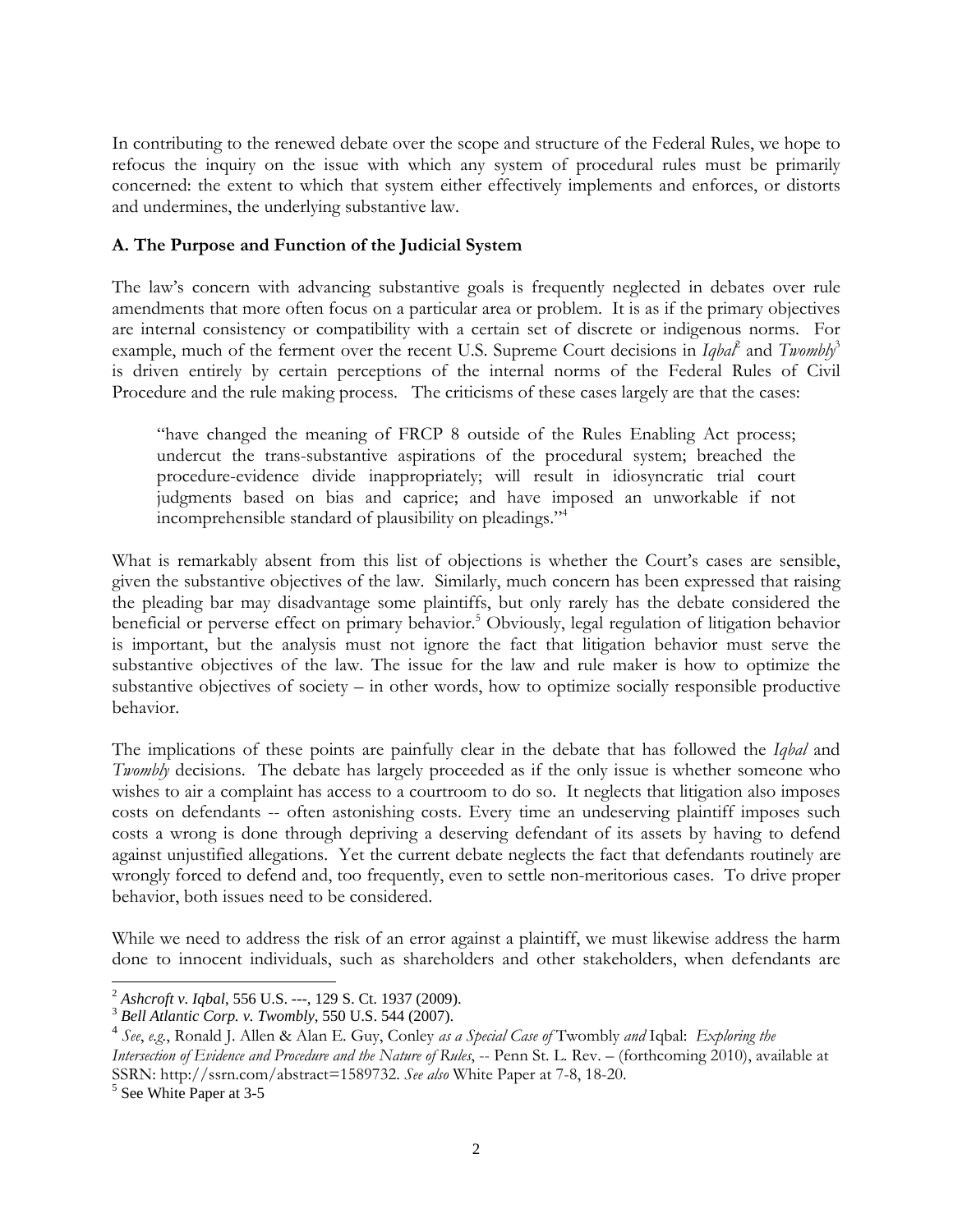forced to defend against spurious allegations. Nor can we overlook the harm done to the public at large as these costs are passed on to consumers. Indeed, wage earners are especially hard hit by increased prices and limited availability of goods and services caused by unjustifiable litigation costs.

In sum, the legal system's primary task is to optimize productive behavior. This requires a clear recognition that there are several decisions in litigation that matter. Mistakes against deserving plaintiffs are a cost, but so too are mistakes against defendants; and just as there can be correct decisions for plaintiffs, there can be correct decisions for defendants. Most importantly, that complex mix of decisions should be constructed to set optimal incentives for what really matters which is responsible, productive primary behavior. Procedural rules, like all other forms of regulation, are instrumental to that task.

# **B. Rules of Procedure Must Adjust to the Dynamics of Modern Litigation**

The original drafters of the Federal Rules knew that procedural rules can encourage socially beneficial primary activity. Indeed, perhaps the single most important motivation for the development of the 1938 Rules was the recognition that plaintiffs were systematically being disadvantaged. This meant that defendants were not bearing the true cost of their behavior. Harms could be imposed on individuals who had no effective recourse, which allowed costs to be externalized to the public at large, giving rise to socially perverse incentives. The Federal Rules were designed in part to address this problem by removing the barriers to entry so that deserving plaintiffs had access to the courts. Another assumption underlying the original Rules was that discovery and trial could be relatively cheap and efficient. If a pleading regime imposed unnecessary costs, it was perfectly sensible to change the pleading regime to reduce costs and facilitate the cheap and efficient resolution of disputes through discovery and trial.<sup>6</sup> This increases the probability that people will bear the true cost of their behavior, and thus optimizes the incentives for socially responsible primary behavior.

However, things change. The system has become enormously expensive and burdensome, and individuals have learned to game it. One of the primary issues today is the ability of a well-organized and well-funded plaintiff's bar able to take strategic advantage of the costs of litigation to obtain unjustified payouts to it and its clients. Each time a deserving defendant wrongfully loses a case or settles because of the risk of ruinous litigation costs, the public at large suffers and the substantive goals of the law are undermined. In light of the way that things have changed from the 1930s, it is not only justifiable for the law and rules to take such matters into account, it is socially perverse not to do so.

# **III. Empirical Data Shows the Litigation System is Costly and Inefficient**

# **A. Data from Various Studies**

U.S. litigation transaction costs are a significant cost of doing business. A recent survey of Fortune 200 companies found that in 2008, the **36 companies responding spent an aggregate \$4.1 billion on U.S. litigation** – **not** including judgments and settlements or internal costs such as information technology to store and retrieve information for litigation and employee time spent

 $\overline{\phantom{a}}$ <sup>6</sup> *See* White Paper at 6-8.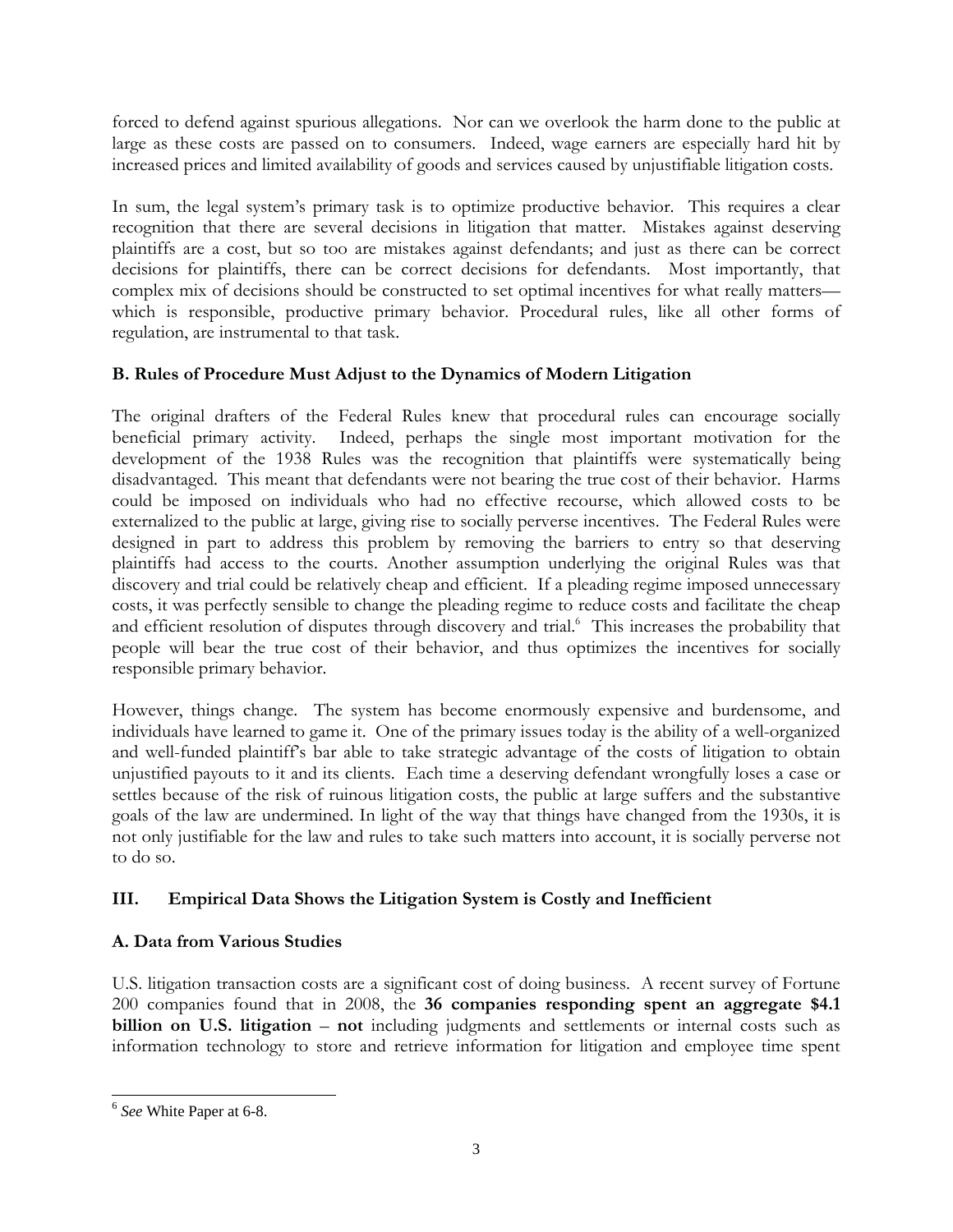attending depositions and responding to discovery requests.7 On average, **for each dollar of global profit earned, companies spent 16 cents to 24 cents on U.S. litigation in 2008**, according to a subsequent analysis of the survey data.<sup>8</sup> Moreover, outside U.S. litigation costs have increased rapidly, at an average rate of 9 percent each year between 2000 and  $2008$ .<sup>9</sup> In-house costs have remained constant over this period.<sup>10</sup>

Despite its high price tag, the U.S. legal system is extremely inefficient. Various studies have found that roughly 60 percent of U.S. tort costs are consumed in transaction costs, with only 40 percent benefiting the actual claimant.<sup>11</sup> These studies suggest that for each dollar awarded in settlement or judgment, "it is reasonable to assume that a dollar of legal and administrative expenses is incurred. In other words, for society to use the tort system to transfer money to claimants is analogous to a person using an ATM at which a withdrawal of \$100 results in a service fee of \$100." <sup>12</sup>

Overbroad and expensive discovery procedures appear to contribute significantly to the problem. For example, the survey of Fortune 200 companies found that resources spent on extensive discovery do little to aid the fact finder, as the ratio of pages discovered to pages entered as exhibits at trial is as high as 1000/1. In 2008, on average, 4,980,441 pages of documents were produced in discovery in major cases that went to trial – but only 4,772 exhibit pages were actually marked.<sup>13</sup> Whatever marginal utility may exist in undertaking such broad discovery is overwhelmed by its costs. For the years 2006-2008, the average company paid an **average per case discovery cost of \$621,880 to \$2,993,567**. 14 Companies at the high ends during the same years reported **average** 

Letter from Henry Butler to The Honorable Lee H. Rosenthal, *et al*., June 2, 2010, *available at*

http://civilconference.uscourts.gov/LotusQuickr/dcc/Main.nsf/h\_Discussion/0DEC29D460FD45DA8525773700464 8DB/?OpenDocument [hereinafter "Butler letter"]. The information in the Butler letter was developed by the Northwestern University Law School Searle Center on Law, Regulation & Economic Growth in response to questions raised by participants at the May 2010 Conference on Civil Litigation at Duke Law School.<br><sup>9</sup> Litigation Cost Survey at 8. Annual outside litigation costs averaged \$115 million per survey respondent in 2008,

<sup>7</sup> Lawyers for Civil Justice et al., Litigation Cost Survey of Major Companies 8 fig.4 (2010), *available at* http://tinyurl.com/LitCostSurvey-Major-Companies [hereinafter "Litigation Cost Survey"]. 8

up from \$66 million in 2000. *Id.* at 7 & 8 fig.4. For the 20 companies providing data on this question for the full survey period, average outside litigation costs were \$140 million in 2008, up from \$66 million in 2008.<br><sup>10</sup> *Id.* at 8.<br><sup>11</sup> *See* A. Mitchell Polinsky & Steven Shavell, *The Uneasy Case for Product Liability*, 123 Harv.

<sup>(2010),</sup> *citing* Tillinghast-Towers Perrin, U.S. Tort Costs: 2003 Update 17 (2003), *available at* http://www.towersperrin.com/tillinghast/publications/reports/2003\_Tort\_Costs\_Update/Tort\_Costs\_Trends\_2003\_U pdate.pdf (tort claimants receive 46 cents of every dollar paid by defendants); James S. Kakalik & Nicholas M. Pace, Costs and Compensation Paid in Tort Litigation ix tbl.S.3 (1986) (tort claimants generally receive 46 cents to 47 cents per dollar of tort system expenditures); James S. Kakalik et al., Costs of Asbestos Litigation vii tbl.S.2 (1983) (finding that asbestos claimants obtain 37 cents of every dollar paid by defendants); Stephen J. Carroll et al., Asbestos Litigation 104 (2005) (asbestos claimants obtain 42 cents of every dollar paid by defendants); Patricia M. Danzon, *Liability for Medical Malpractice*, *in* 1 Handbook of Health Economics 1339, 1369 (A.J. Culyer & J.P. Newhouse eds., 2000) (medical malpractice claimants receive 40 cents for every dollar of defendants' liability insurance payments); Peter Huber, Liability: The Legal Revolution and Its Consequence 151 (1988) (medical malpractice claimants and product liability claimants receive 40 cents for every dollar paid by defendants for liability insurance); Joni Hersch & W. Kip Viscusi, *Tort Liability Litigation Costs for Commercial Claims*, 9 Am. L. & Econ. Rev. 330, 359 tbl.5 (2007) (plaintiffs in Texas tort litigation receive 57 cents for every dollar paid by defendants).<br> $^{12}$  *Id.* 

<sup>&</sup>lt;sup>13</sup> Litigation Cost Survey, at 16.

<sup>&</sup>lt;sup>14</sup> *Id.* at 15 fig.11.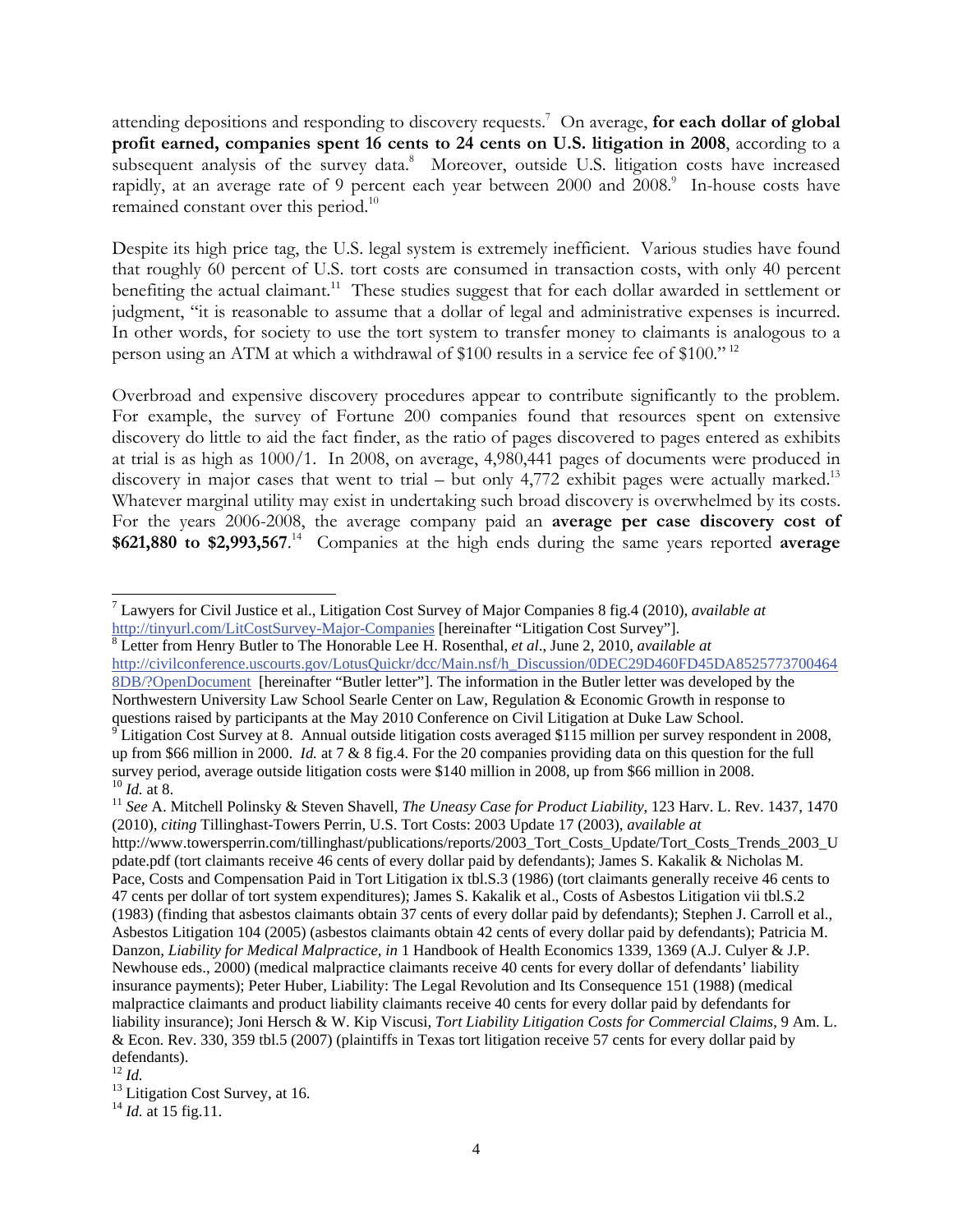**discovery costs ranging from \$2,354,868 to \$9,759,900 per case**. 15 Despite these costs and the limited marginal utility of the amounts of information recovered, courts almost never allocate costs to equalize the burden of discovery or as an incentive for seeking only discovery that is anticipated to yield value. $16$ 

#### **B. Impact on the Economy**

Large companies are frequently assumed to be deep pocket defendants that can readily absorb litigation expenses (and the corollary assumption is often that since corporate defendants can supposedly "afford it," there is no reason to change the system). With U.S. litigation expenses representing an average 16 cents to 24 cents of each dollar of profit earned,<sup>17</sup> it is perverse public policy to waste that money by allowing systemic inefficiencies to go unaddressed. Fixing the problems to truly facilitate the "just, speedy and inexpensive" resolution of actions would free up a significant amount of corporate revenues that could be used productively to create jobs, to lower prices of products and services, to invest in research and development of new products and services, to contribute to partnerships with local communities, and to increase shareholder returns, among other uses.

More importantly, corporate defendants are not the only ones on which these excessive litigation costs fall; inevitably, many of these costs will be passed on to consumers and taxpayers in the form of higher prices and decisions to forego promising areas of research, to withdraw products and services from the market, and to relocate jobs and other corporate investments to jurisdictions with more efficient and cost-effective civil justice systems.<sup>18</sup>

This is of particular concern in the  $21<sup>st</sup>$  century global economy. As a percent of revenue, multinational company respondents to the Fortune 200 survey spend a disproportionate amount on litigation in the United States compared with their expenditures in foreign jurisdictions. Depending on the year, relative U.S. costs were between four and nine times higher than non-U.S. costs. This disparity will inevitably influence decisions by corporations about where to invest their resources. Global competition for foreign investment is increasing, and the changing dynamics of the global economy are affecting the United States' ability to remain a leader in this area.<sup>19</sup> The International Trade Administration at the U.S. Department of Commerce has found that "many foreign investors view the U.S. legal environment as a liability when investing in the United States."<sup>20</sup>

Such an outcome contributes to the growing recognition that "rather than being just an incremental part of doing business, the mere threat of legal action can seriously — and sometimes irrevocably —

<sup>19</sup>While the U.S. is still a leader in attracting foreign direct investment, its global share of FDI declined from 31 percent in 1980 to 13 percent in 2006. International Trade Administration, U.S. Department of Commerce, Assessing Trends and Policies of Foreign Direct Investment in the United States 6 (2008), *available at*  http://www.trade.gov/publications/abstracts/trends-policies-fdi-2008.asp (accessed June 5, 2010). <sup>20</sup> *Id.* at 7.

 $^{15}$   $\mathit{Id}.$ 

<sup>&</sup>lt;sup>16</sup> *Id.* at 16.<br><sup>17</sup> *See* Butler letter.<br><sup>18</sup> *See, e.g., The Uneasy Case for Product Liability,* 123 Harv. L. Rev. 1437, 1471-72 & 1489 n.16 (2010) (discussing impact of litigation costs on prices and innovation and collecting articles discussing issue); George Hohmann, *Chesapeake Nixes New Building*, Charleston (W.Va.) Daily Mail, 1A May 29, 2008 (lack of automatic appeal in West Virginia contributes to energy company's reversal of its earlier decision to build \$35 million facility in the state).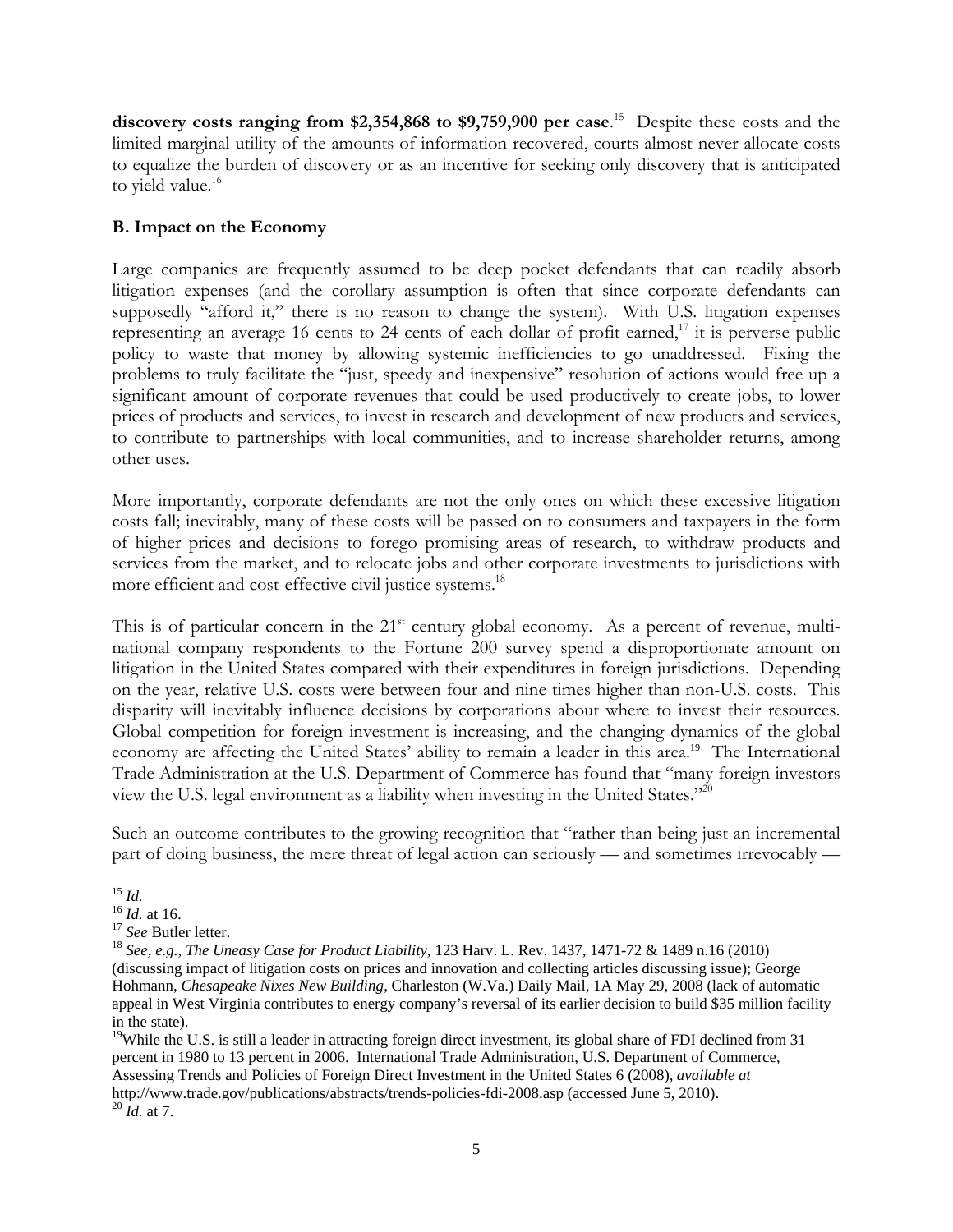damage a company," thereby "making it harder to manage legal risk in the US than in other jurisdictions."21 This perception has had significant consequences with regard to America's competitiveness in the global market. As a report by the Committee on Capital Markets noted, "[f]oreign companies commonly cite the U.S. class action enforcement system as the most important reason why they do not want to list in the U.S. [securities] market."<sup>22</sup> Similarly, the President's Export Council has recently observed that American courts "have gained the reputation around the world as venues for abusive, lengthy, and excessively costly litigation."<sup>23</sup>

If U.S. litigation costs are significantly higher than other countries, and the situation is left unchecked as economic differences between countries narrow, the United States will be unable to compete effectively in the global marketplace. $^{24}$ 

#### **IV. Prior Attempts to Solve Systemic Federal Litigation Problems Have Not Succeeded**

#### **A. Discovery Problems Continue to Overwhelm the Merits of Disputes in the Federal System**

 "Excessive discovery and evasion and resistance to reasonable discovery requests pose significant problems. ... [T]he spirit of the rules is violated when advocates attempt to use discovery tools as tactical weapons rather than to expose the facts and illuminate the issues by overuse of discovery or unnecessary use of defensive weapons or evasive responses. All of this results in excessively costly and time consuming activities that are disproportionate to the nature of the case, the amount involved or the issues or values at stake."<sup>25</sup>

This quotation is not from some recent submission to this Committee on the state of federal civil litigation in 2010. It is the opening paragraph of the Advisory Committee Note to the 1983 Amendments to Rule 26. These amendments were adopted more than a quarter of a century ago to address growing problems that threatened the viability of effective dispute resolution in the federal system. Since the 1983 amendments, one set of additional amendments has followed another at a pace unheard of in preceding years. In 1993, there was a set of further substantive amendments, another set in 2000, then still more amendments in 2006 specifically to address the exploding problems surrounding e-discovery. Four times since the pronouncement in the 1983 Advisory Note, this Committee has recommended substantial revisions to the Federal Rules to prevent the scope and cost of modern litigation from outstripping the federal system's ability to deliver on the

<sup>&</sup>lt;sup>21</sup> Michael R. Bloomberg & Charles E. Schumer, Sustaining New York's and the U.S.' Global Financial Services Leadership 76-77 (2007).

<sup>&</sup>lt;sup>22</sup> Interim Report of the Committee on Capital Markets Regulation 11 (2007).

<sup>23</sup> Letter from President's Export Council to President George W. Bush (Aug. 23, 2007), *available at*

http://www.ita.doc.gov/td/pec/ (accessed June 5, 2010). 24 *See* Robert E. Litan, In Their Eyes: How Foreign Investors View and React to the U.S. Legal System 4 (2007), *available at* http://www.instituteforlegalreform.com/issues/docload.cfm?docid=1059 (accessed June 5, 2010); *see also* International Trade Administration, U.S. Department of Commerce, The U.S. Litigation Environment and Foreign Direct Investment (2008), *available at* 

http://www.locationusa.com/USDepartmentOfCommerce/pdf/litigationFDI.pdf (accessed June 5, 2010) (considering concerns about the impact of the U.S. legal system on foreign investment and recommending steps to address them).

 $25$  Fed. R. Civ. P. 26 Advisory Committee Note (1983).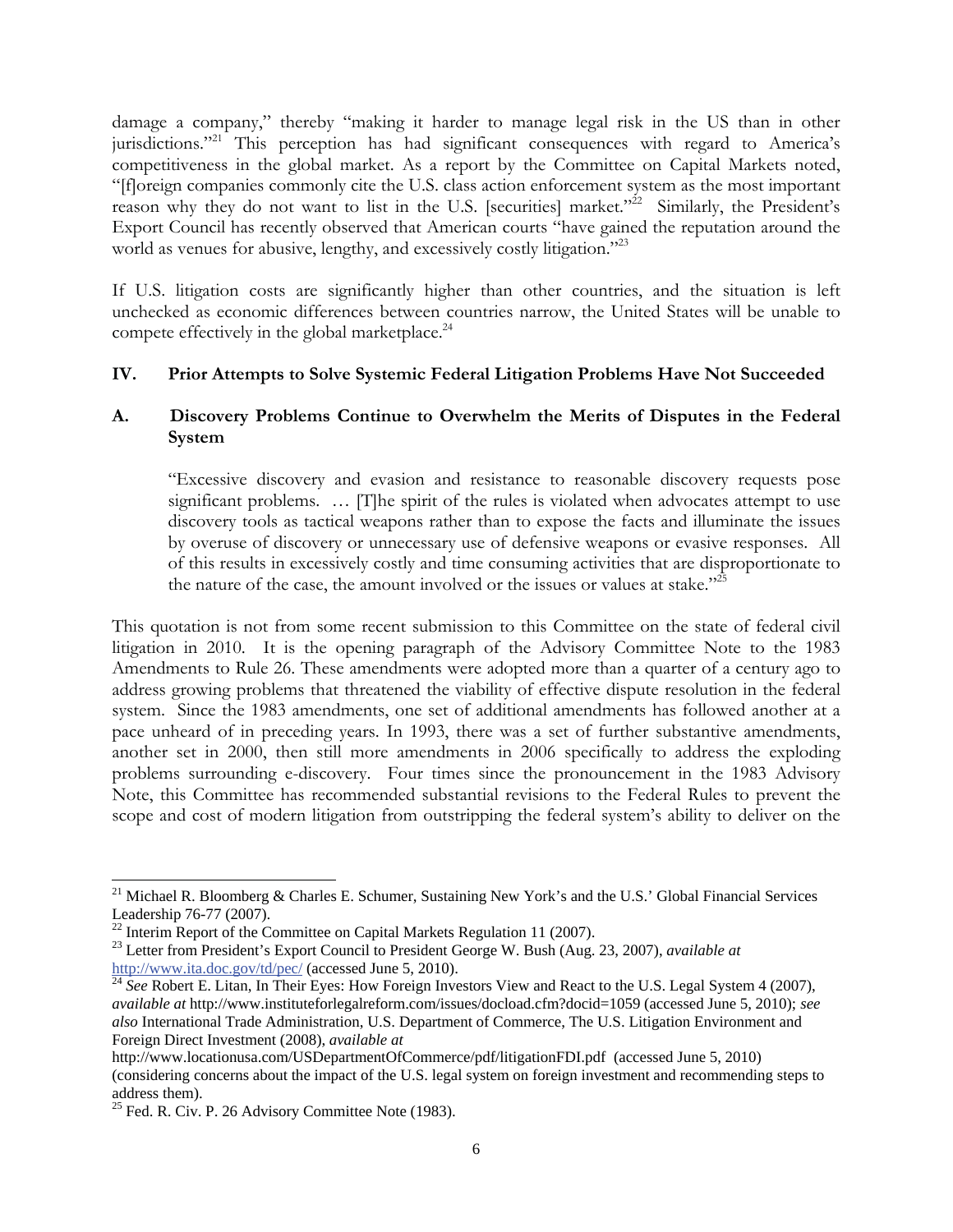fundamental premise of the Federal Rules – the "just, speedy, and inexpensive determination of every action."<sup>26</sup>

One of the common themes through nearly thirty years of Rule revisions has been increased judicial management of discovery by the federal courts. This Committee has relied on judicial management to address the growing inability of courts and litigants to reach and resolve cases on their merits. Rule 16, for example, was amended in 1983, 1993 and 2006 to increase judicial supervision and control discovery. The 1983 amendments included express references to proportionality to focus the federal courts' efforts. Both this change and the 2000 amendment changing the scope of attorney-managed discovery from "relevant to the subject matter involved in the pending action" to "relevant to the claim or defense of any party" were seen as controversial and revolutionary.

Notwithstanding these frequent and, at the time, supposedly dramatic changes, the opening paragraph of the Advisory Note to the 1983 Amendment to Rule 26 still describes the problems that confront civil litigation in 2010 as accurately as it did 27 years ago.

#### **B. Judicial Management Alone Cannot Solve the Problems Facing the Federal Civil Justice System**

Despite the many rounds of Rules amendments recounted above, the U.S. Supreme Court declared recently that it is a "common lament that the success of judicial supervision in checking discovery abuse has been on the modest side."<sup>27</sup> Past amendments and increasing reliance upon judicial management have not resulted in the fundamental improvements to the federal judicial system that are necessary to allow the courts to once again decide cases on their merits. This is so for a number of compelling and inter-related reasons.

• The Rules as they currently exist permit an unnecessarily broad scope of discovery. Rule 26 (b)(1) provides that the "parties may obtain discovery regarding any non-privileged matter that is relevant to any party's claim or defense...."<sup>28</sup> That standard is further broadened by providing that "[r]elevant information need not be admissible at trial if the discovery appears reasonably calculated to lead to the discovery of admissible evidence."<sup>29</sup> The breadth of discovery is underscored by allowing, "for good cause," the discovery of "any matter relevant to the subject matter involved in the action."30

• Equally important, judicial management is problematic because it is difficult for the trial judge to know at the outset that requested discovery is abusive, harassing, irrelevant, or too burdensome and expensive. When the court balances these concerns against the policy set forth in Rule 26, more often than not, the balance is deemed to weigh in favor of broad discovery.

• The problems created by the broad scope of discovery are accentuated by Rule 8, which has been interpreted as permitting a litigant to proceed with only the barest of allegations. Absent some

<sup>&</sup>lt;sup>26</sup> Fed. R. Civ. P. 1.

<sup>&</sup>lt;sup>27</sup> *Twombly*, 550 U.S. at 559.<br><sup>28</sup> Fed. R. Civ. P. 26(b)(1).

<sup>29</sup> *Id.* 30 *Id.*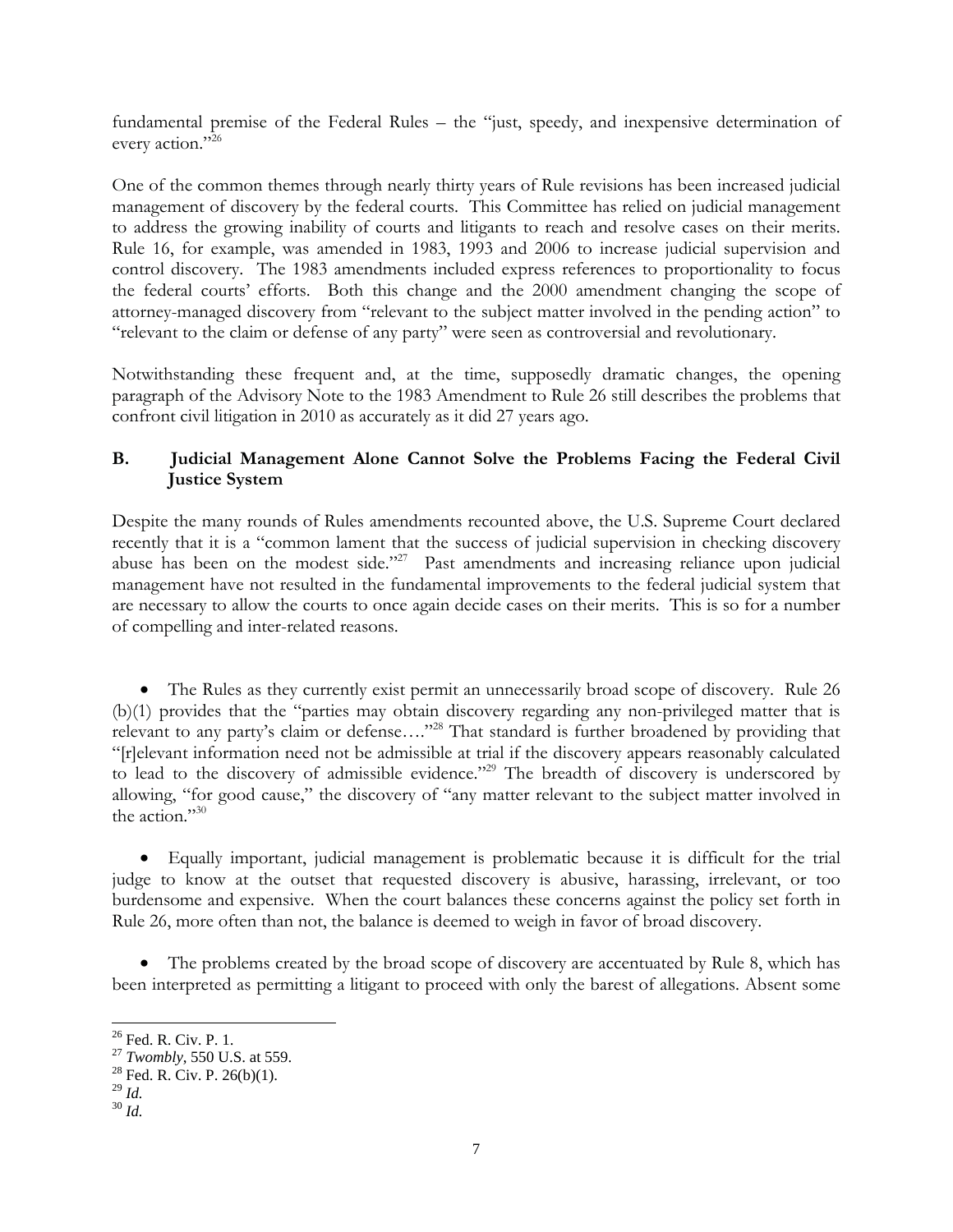factual allegations to set the context of the case, the trial judge may struggle to understand the limits of relevant discovery. Indeed, without a clear sense of what the litigation is about at an early stage, the trial judge is not well-situated to manage the litigation in an efficient and inexpensive way. Instead, the trial judge's efforts to manage discovery are typically directed to effectuating the breadth of Rule 26. This is not surprising because that is the outcome that the current language appears to require. Although trial judges are empowered to manage litigation, and to limit discovery, the Rules do not offer clear, workable standards for doing so. As a result, judicial efforts to employ the tools that exist to manage the litigation have been inadequate to stem the current crisis, despite the best efforts of a very competent bench.

• Practical and institutional limitations impede the federal courts' ability to effectively manage discovery at the trial court level. Judicial resources are spread thin and getting thinner. Meanwhile, litigation is growing more and more complex. E-discovery has added a whole new level of complexity, to large as well as run-of-the-mill cases. The pace of technological advancement promises to make complexity a constant issue going forward.

• Decisions regarding discovery are interlocutory rulings and rarely subject to appellate review. When they are reviewed, the standard of review is highly discretionary.<sup>31</sup> Appellate review of a trial judge's supervisory rulings, those that involve supervision of the docket, the timing and extent of discovery, and related issues, receive the highest deference. Many appellate advocates would characterize the trial court's discovery rulings as virtually unreviewable unless coupled with draconian sanctions for failure to comply. Such aberrant cases are often the only ones in which discovery rulings form the basis for an appeal. Routine decisions regarding the timing and limits of discovery typically do not make their way through the appellate courts for decision. As a result, the appellate decisions that are issued do not give trial courts guidance regarding the parameters and correct interpretation of the Discovery Rules, or the use of available judicial management tools.

• Appellate decisions involving a challenge to the trial court's discovery rulings frequently invoke the language in the Rules embodying a "broad spirit" of discovery to overturn a trial judge's efforts to limit discovery.<sup>32</sup> Thus, absent a change in the Rules, the available judicial management tools may continue to be invoked far less often than necessary to achieve the goal of Rule 1.

• Ad hoc judicial management via case-by-case resolution inexorably forces litigants to approach cases from the "lowest common denominator" perspective. Private litigants, unable to predict which decisional rule might apply to their case, must conform their discovery responses to the broadest rule. As just one example, legal publications are littered with declarations that litigation holds are automatic and mandatory in every case following the recent *Pension Committee* opinion*.* 33 This is so despite the fact that this Committee amended the Rules with respect to electronic discovery only four years ago and did not choose to put such an express obligation in the Rules.

l

<sup>&</sup>lt;sup>31</sup> See generally Stephen Alan Childress & Martha S. Davis, 1 Federal Standards of Review § 4.01, 4-2 (3<sup>rd</sup> ed. 1993).

<sup>&</sup>lt;sup>32</sup> See, e.g., Burns v. Thiokol Chem. Corp., 483 F.2d 300 (5<sup>th</sup> Cir. 1973); *Adkins v. Christie*, 488 F.3d 1324 (11<sup>th</sup> Cir. 2007); *Coughlin v. Lee*, 946 F.2d 1152 (5<sup>th</sup> Cir. 1991).<br><sup>33</sup> *Pension Comm. of the Univ. of Montreal Pension Plan v. Banc of Am. Secs., No.* 05-9016, 2010 U. S. Dist.

LEXIS 1839 (S.D.N.Y. Jan. 15, 2010).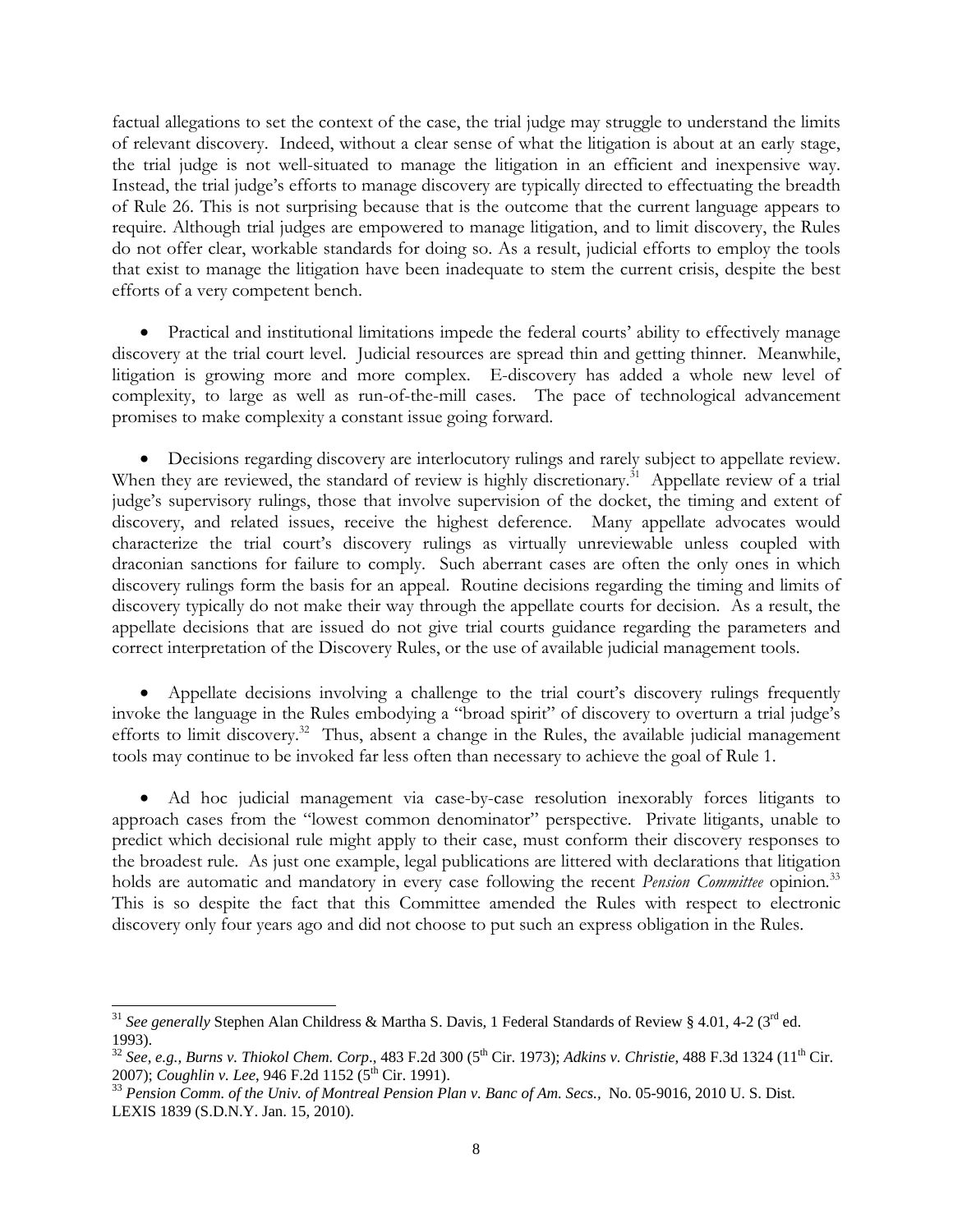• Litigants' incentives are fundamentally misaligned in a system where all of the costs of discovery are borne by the responding party. Requesting parties gain tactical advantage from broad requests. This is especially true in the era of electronic discovery, where even facially reasonable requests threaten litigation costs that force resolution of disputes on bases other than the merits. Similarly, requesting parties need not make a reasoned decision respecting the marginal utility of their requests. The "respondent pays system" begets the broadest possible discovery demands which result in substantial costs but pose limited prospects of uncovering useful information. Indeed, as studies presented at the Duke Conference show, as many as 1000 pages of documents are produced for every page that gets marked as a potential trial exhibit.<sup>34</sup>

#### **C.** T**he Need for Reevaluation of Key Federal Civil Procedural Rules**

The Rules Committee has wrestled with the systemic problems posed by the explosion in the amount and complexity of civil litigation for almost thirty years. It has amended the Rules repeatedly and attempted to finely balance the scales. It has looked to judges to get more involved and for litigants to shoulder more of the burdens of making the system work. But the concerns of the Advisory Committee from 27 years ago remain and, indeed, are more pronounced and compelling than ever. It is time to recognize the limitations of judicial management, cooperation and good intentions. The incentives of the federal civil justice process should be realigned, through Rules that impose realistic and definite requirements on pleadings, limits on discovery, guidelines for preservation of information, and standards for allocating costs. Nothing short of such systemic change will fulfill the promise and premise of the just, speedy and inexpensive resolution of civil disputes.

#### **V. Solving Systemic Problems Codified by the Current Federal Civil Rules**

# **A. The Rules Should Implement the Pleading Standard of Twombly and Iqbal**

Pleading should not allow litigants to defer identification of issues and even claims until after discovery, allowing frivolous cases to impose unwarranted and costly burdens on the courts and litigants. Currently, Rule 8 imposes no meaningful hurdle to instigation of a civil action that automatically imposes tremendous burdens on a defendant to preserve extensive information potentially relevant to a claim sketched out only in broad allegations. Discovery often proceeds without any judicial determination as to the facial sufficiency of the claims asserted, and thus without any tether to constrain the substantial consumption of time and resources discovery entails.

In complex litigation, the consensus has been to require more particular pleading standards so that cases do not proceed to discovery unless the allegations meet a certain manageable threshold of particularity and plausibility. Examples include: Rule 9(b), the Ninth Circuit Judicial Conference's 1955 proposal, Admiralty Rule E(2)(a), *Leatherman and Swierkiewicz*, the Private Securities Litigation Reform Act, the "Y2K" Act, and Local Patent Rules.<sup>35</sup> In each of these instances, the perception that litigation became too costly, complicated, burdensome, and underutilized was met with proposals to require greater specificity in pleading as a cure. Applying that same discipline to the full range of civil cases filed would achieve efficiencies while imposing only slight (and justifiable,

 $34$  Litigation Cost Survey of Major Companies at 3.

<sup>35</sup> *See* White Paper at 10-18.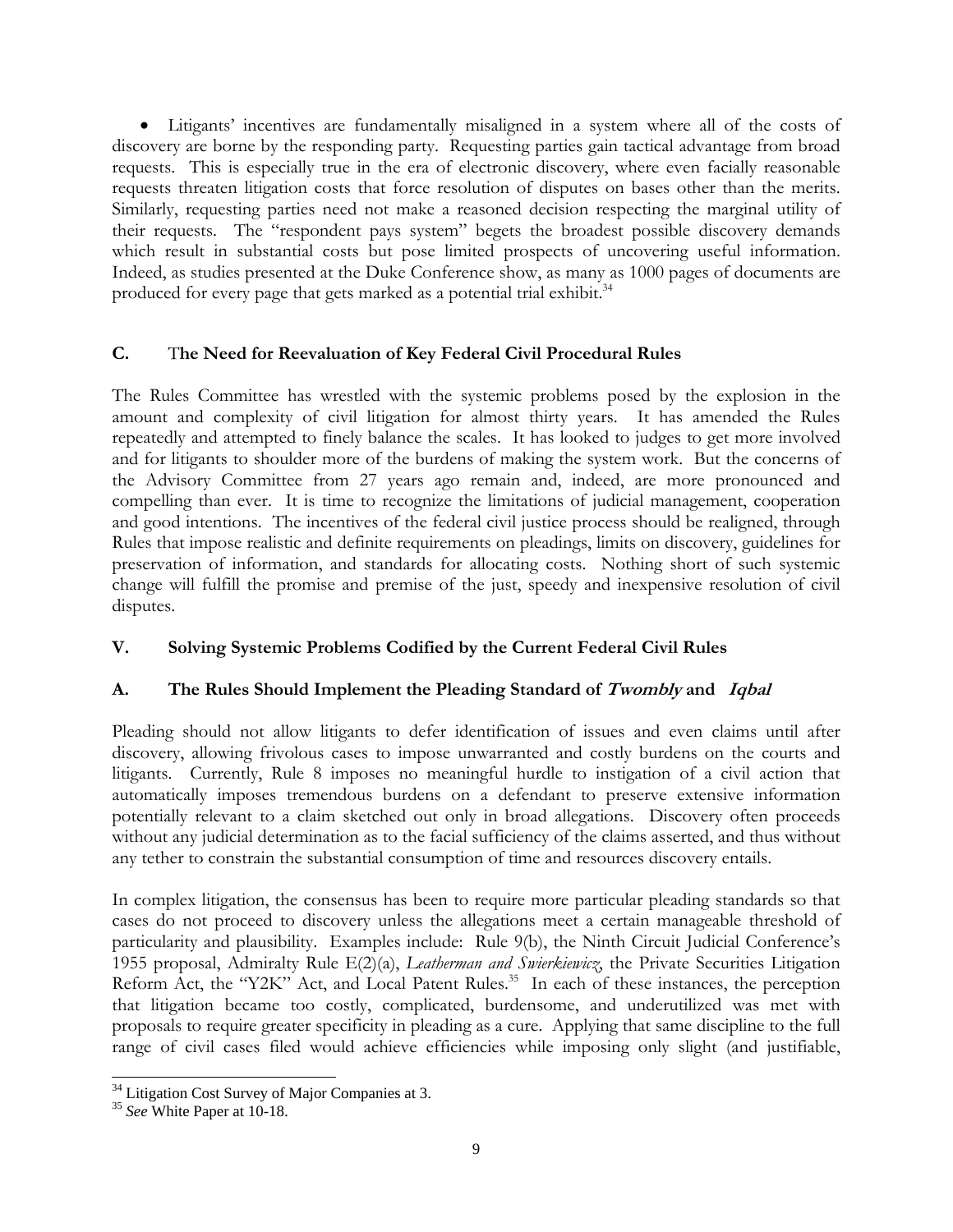reasonable) burdens on legitimate litigants.

We propose amendments primarily to Rule  $8 -$  but also to Rules 9, 12 and 65.<sup>36</sup> These amendments implement the pleading standards currently in successful and non-controversial use in many categories of cases and apply them to all civil actions. Our proposal also includes a stay of discovery, a procedure that has proved successful under the Private Securities Litigation Reform Act, pending resolution of a challenge to the sufficiency of a pleading through a motion to dismiss, for more definite statement, or for judgment on the pleadings. The essence of our proposed amendment would implement the *Twombly*-*Iqbal* standard as follows: ". . . a short and plain statement, **made with particularity,** of **all material facts known to the pleading party that support** the claim**,** showing **creating a reasonable inference** that the pleader is **plausibly** entitled to relief . . . ." and would define "material fact" as **". . .one that is necessary to the claim and**  without which it could not be supported."<sup>37</sup>

# **B. Clear, Concise and Limited Discovery Rule Amendments are Required**

With the expansion of the scope of discovery and elimination of good cause for document requests in 1970, discovery has expanded exponentially. The discovery rules alone have been amended at least seven times since 1970, but these amendments have not kept pace with the explosion of information sources and litigation. Abuse, misuse, costs, and burdens of discovery have reached new heights.<sup>38</sup> The reasons for these excesses are myriad but include the breadth of permitted discovery coupled with the lack of specific guidance on discovery limits in the Rules themselves; unrealistic reliance on judicial intervention to control discovery; and a failure to recognize and enforce the principle of proportionality in discovery.<sup>39</sup>

Judicial intervention, a long-favored mechanism for limiting discovery, has proved insufficient under the current rules, as discussed above. No matter how well intentioned, competent, and hard working judges may be, judicial management alone cannot fix the problem. The Rules and, in particular, the Discovery Rules, are designed to be self-executing – to be applied by the parties to guide their actions and avoid disputes. When that framework fails to resolve disputes, the Rules do not provide judges enough concrete tools to manage and to limit discovery effectively. Moreover, reliance on judicial intervention arguably contributes to the rising costs of discovery, as parties are forced into court to resolve disputes rather than resolving the issues themselves in accordance with a self-executing framework provided by the Civil Rules.<sup>40</sup>

<sup>36</sup> *See* White Paper at 6-10. 37 *See* White Paper at 8-10. 38 *See* White Paper at 20-23.

 $39$  Moreover, plaintiffs' ability to externalize costs to defendants results in perversely incentivizing and subsidizing counterproductive behavior. See, *supra* 4-5; Martin H. Redish & Colleen McNamara, *Back to the Future: Discovery Cost Allocation and Modern Procedural Theory* (May 10, 2010), available at http://ssrn.com/abstract=1621944. 40 *See* White Paper at 20-25.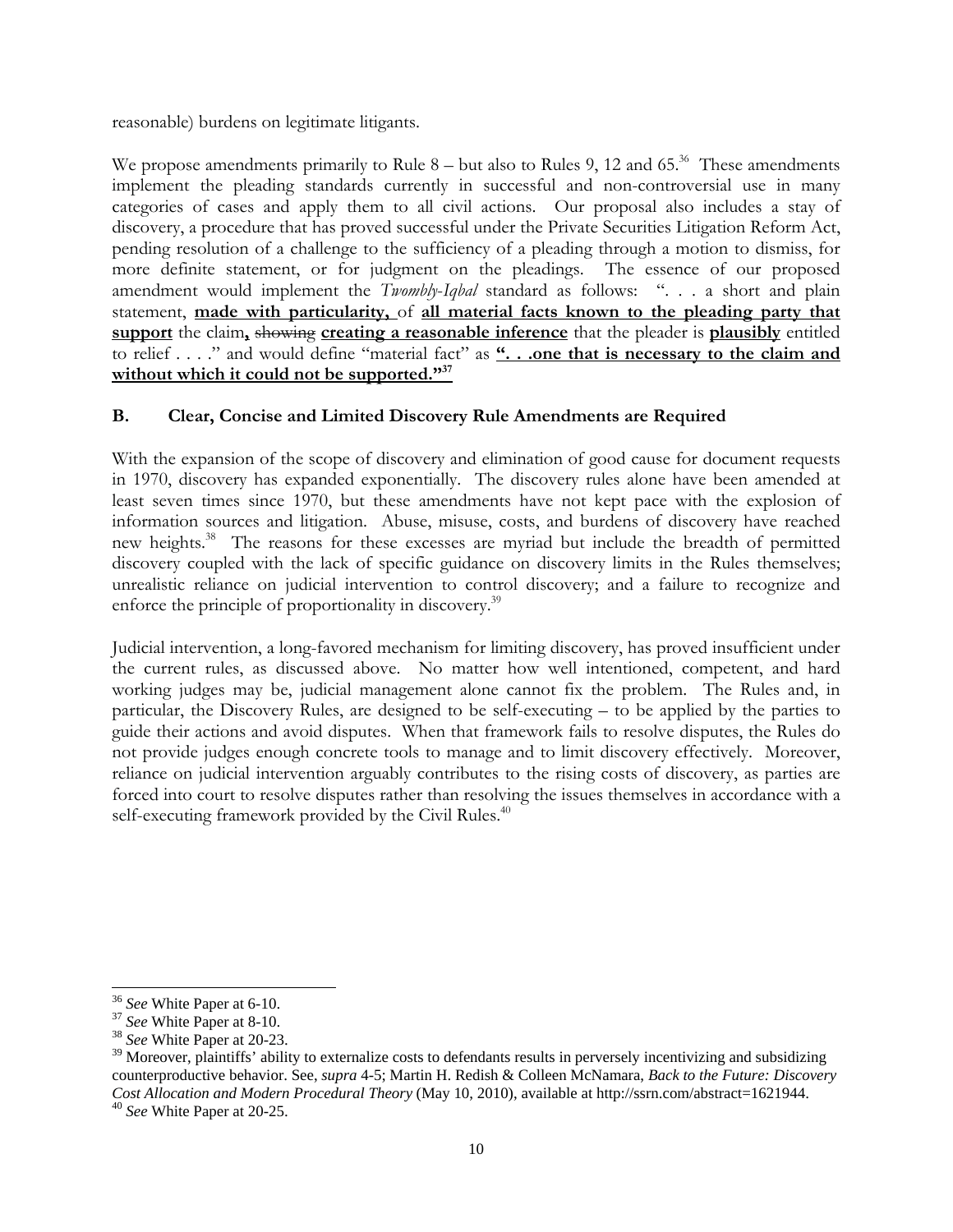The existing Rules lack sufficient clarity, thereby failing to define adequately the reasonable borders of discovery in general and electronic discovery in particular. A major contributor to this lack of clarity is the all-too-frequent incorporation of unduly broad and ambiguous standards to govern and limit discovery. Indeed, on occasion, the Rules fail to include any standards at all. Rule 26(b)(2) provides a particularly salient example of ambiguous standards, as explained by the ACTL/IAALS Report: "The Rule, in conjunction with the potential for sanctions under rule 37(e), exposes litigants to a series of legal tests that are not self-explanatory and are difficult to execute in the world of modern information technology."<sup>41</sup> What is required is to limit the scope of discovery to nonprivileged, proportional information that would support proof of a claim or defense.<sup>42</sup>

Rule 34, on the other hand, is a rule without limits, at least those necessary to adequately control increasingly severe discovery problems. Despite this rule's major role in the expansion of ediscovery, specific and concrete limitations as to the number of requests or custodians allowed have not been established. Instead, parties make all manner (and number) of broad and disproportionately burdensome requests, leaving the producing party with limited recourse, namely seeking expensive and often delayed judicial intervention subject to the interpretation and application of ambiguous and unhelpful standards. Concrete, self-executing standards and limitations must be incorporated in the Rules to require parties to efficiently (and inexpensively) resolve common issues amongst themselves.43 Proposed limits include: limiting document requests to 25 in number, to 10 custodial or information sources, and to two years prior to the complaint in time.<sup>44</sup>

The Rules fail to highlight the value of proportionality and its purpose, namely to "guard against redundant or disproportionate discovery"<sup>45</sup> and accordingly parties and courts have been slow to embrace the concept. Although proportionality traditionally has been honored more in the breach than in the observance, recently it has experienced something of a renaissance – at least in concept. Proportionality, for example, was a major pillar of the ACTL/IAALS proposed principals for addressing discovery.<sup>46</sup> Moreover, Judge Rosenthal recently recognized the integral nature of proportionality and its tie to the proper scope of discovery in *Rimkus Consulting Group, Inc. v. Cammarata.*47 With this recent rejuvenation of proportionality in mind, the Committee must seriously consider its specific incorporation into the Civil Rules.<sup>48</sup>

#### **C. The Rules Must Address Preservation of Information**

The failure of the Rules (and particularly the 2006 e-discovery amendments) to define a litigant's duty to preserve electronically stored information (ESI) creates uncertainty for litigants that often

 $\overline{\phantom{a}}$ <sup>41</sup> Final Report on the Joint Project of the American College of Trial Lawyers Task Force on Discovery and the Institute for the Advancement of the American Legal System  $14$  (2009)

<sup>&</sup>lt;sup>42</sup> See White Paper at 23-30, where we propose that the scope of discovery be "limited to any nonprivileged matter that would support proof of a claim or defense and must comport with the proportionality assessment required by

Rule 26(b)(2)(C)." *Id.* at 23.<br><sup>43</sup> *See* White Paper at 30-31.<br><sup>44</sup> *See* White Paper at 31-32. We also propose specific presumptive limits on certain categories of electronically stored information. *Id* at 25.

<sup>&</sup>lt;sup>45</sup> Note, Fed. R. Civ. P. 26(b) (1980).

<sup>46</sup> ACTL/IAALS Final Report at 7.

<sup>47 688</sup> F. Supp. 2d 598, 613 (S.D. Tex. 2010).

<sup>48</sup> *See* White Paper at 30-31.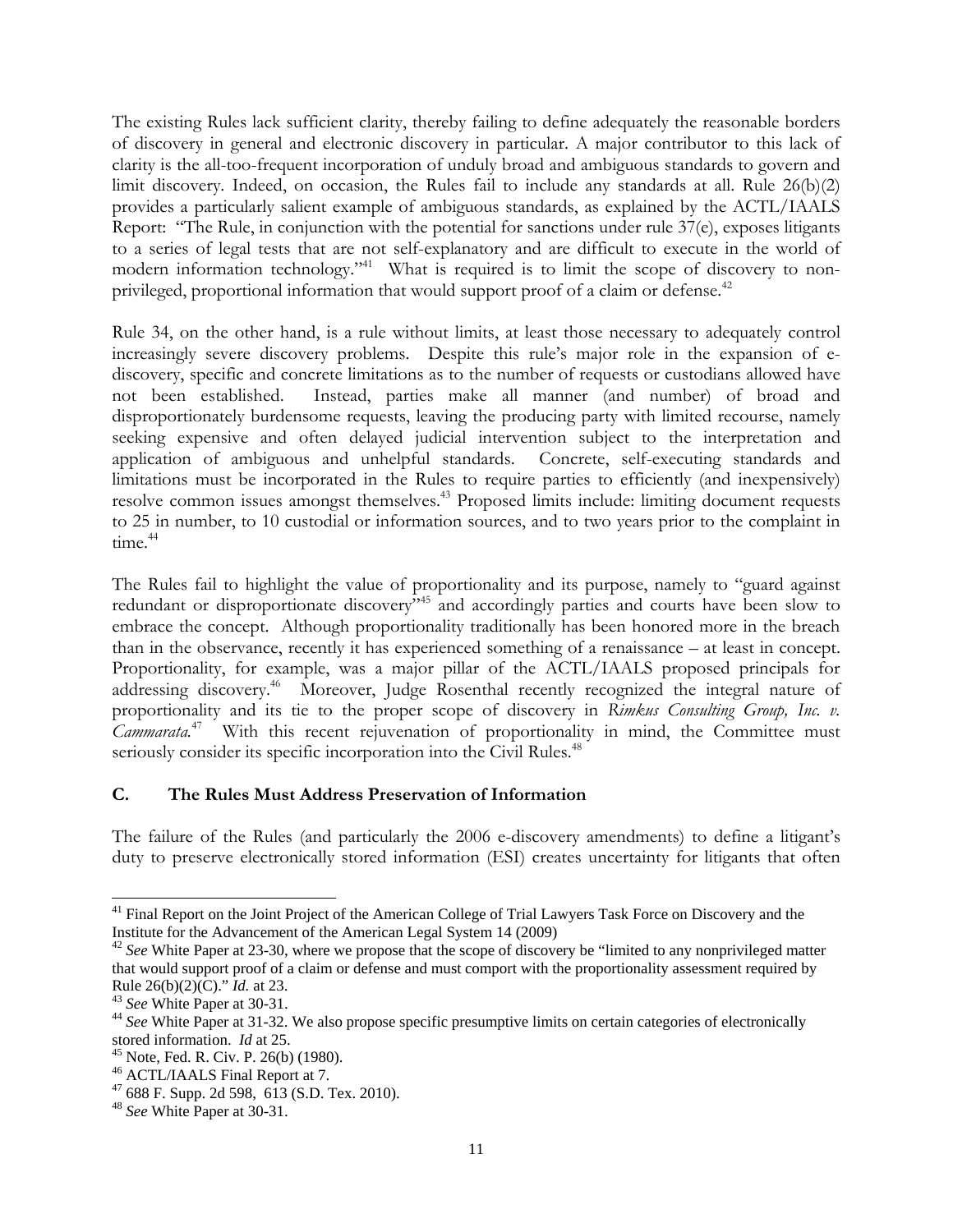results in satellite litigation unrelated to the merits of the underlying case. Courts decide disputes about a party's compliance with preservation obligations on a case-by-case basis rather than according to a standard clearly specified in the Rules. A litigant that missteps as to a "litigation hold" or some other aspect of the complex process of information retention can easily find itself defending allegations of obfuscation and misconduct unrelated to the merits of the underlying  $dispute.<sup>49</sup>$ 

Absent a clear Rules-based standard, a risk averse litigant may incur extraordinary expenses in an attempt to meet the most stringent requirements articulated by the handful of federal judges who take admirable care to articulate their view of the proper scope of a litigant's preservation obligations. The perceived alternative is to face costly sanctions for failing to preserve ESI. Indeed, the mere allegation that a litigant has failed to comply with *ad hoc* preservation obligations imposes substantial burdens – including reputational harm. There is no logical reason to continue to impose this burden on American companies that, by the very nature of their business, can expect to litigate frequently in federal courts. This is an area that cries out for a uniform national standard.

Providing rules directly addressing preservation will permit courts to approach the effects of any willful failure to preserve information in a more structured and uniform procedural environment. We propose amendments to Rule 37(c) to permit spoliation sanctions only where willful conduct for the purpose of depriving another party of the use of the destroyed evidence results in actual prejudice to the other party.50 A clear rule is needed to counteract the inconsistency of requirements established by various courts, some of which even have imposed sanctions for negligent preservation.

Preservation should also be directly addressed in Rule 26.<sup>51</sup> Ultimately the ancillary litigation related to "litigation holds" is a product of an alleged failure to preserve ESI that would have been subject to disclosure in litigation. Proposed Rule 26(h) and related amendments will restore uniform national procedures that are designed to introduce certainty into preservation decisions by parties and consistency in analyses and decisions by courts.

# **D. The Rules Must Confront Runaway Discovery Costs**

Discovery costs continue to spiral upward because past amendments to Rule 26 have not tackled a core design flaw of the Federal Discovery Rules: unless the parties share discovery burdens (including costs), incentives to conduct targeted and efficient discovery are absent. In litigation involving two similarly situated litigants with equal resources, incentives to conduct reasonable discovery exist to avoid so-called "mutually assured destruction" by discovery. In many other cases, however, (particularly asymmetrical cases), no such incentives exist and the Rules provide none. Instead, the current Rules allow discovery to be used as a weapon in the requesting party's arsenal to impact the outcome of a case irrespective of the merits. The party with a limited risk of having to produce large volumes of data requests substantial volumes of information (including information that can be very expensive to collect and to review) in an effort to force opposing parties to consider settlement. Rather than deciding to settle after a fair and practical examination of the merits of a particular case, the responding parties instead opt to settle to avoid expensive and protracted

l

<sup>49</sup> *See generally* White Paper at 38-45. 50 *See* White Paper at 38-39. 51 *See* White Paper at 36-37.